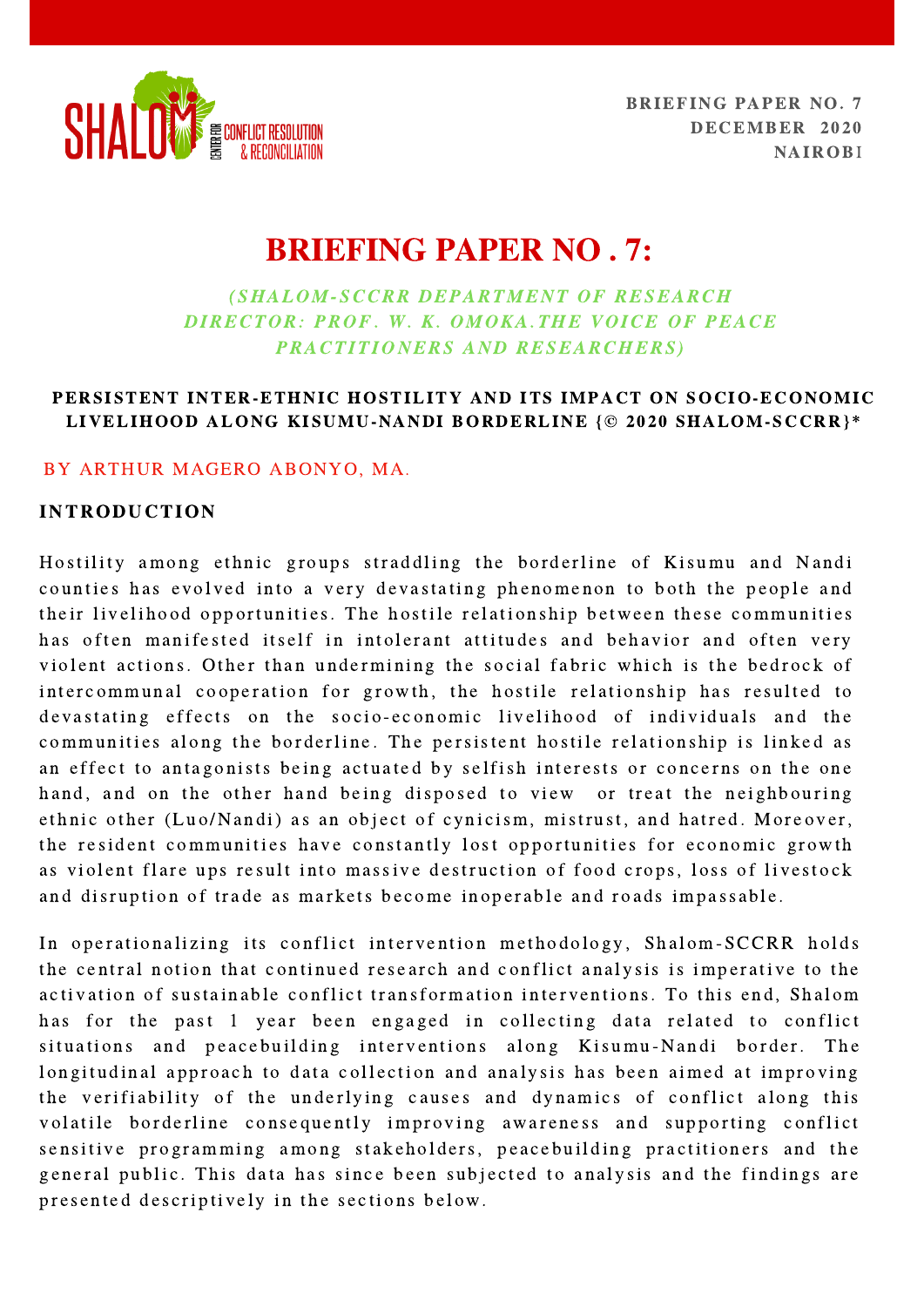

#### CONTEXT OF THE CONFLICT

Kisumu and Nandi Counties share a stretch of about 103 km borderline along Tinderet Sub-county in Nandi County and Muhoroni Sub-county in Kisumu County. There are predominantly two tribes that stay along this borderline; the Nandi and the Luo. However, there are a few other tribes such as the Luhya, Kisii and Kikuyu who stay and work along the boundary; all totaling to about 75,420 people that is 54,423 from the Nandi side and 20,997 from the Kisumu side (KNBS, Kenya Population and Census 2009). The borderline conflict mainly involves the Luo and the Nandi ethnic groups who reside within an area of about 185.50 km2 in Muhoroni Sub-county (CIDP Kisumu County, 2018) and 321 km2 in Tinderet sub-county (CIDP Nandi County,  $2018$ ). This gives to a total area of  $506.50$  km2 affected by the conflict along the Kisumu-Nandi borderline.

Kisumu-Nandi boundary line is part of the larger Western Kenya sugar belt.<br>Consequently, sugar cane farming is the mainstay of people's economy as well as a major point of controversy between both sides of the ethnic divide. The prolific nature of land in this region coupled with the vast estates under the highly valued sugarcane crop has constantly defined the contestations between the two communities over the exact location of the boundary that divides the two counties. The boundary contest has recently brought into question the legitimate ownership of the major sugar factories (Chemelil, Muhoroni and Miwani) which are located in very close proximity within the border and which serve the needs of both communities.

Apart from sugarcane farming, communities also engage in Livestock keeping. The Luo people tend to rear larger herds of indigenous cows while the Nandi rear exotic breeds that are also fewer in number.

In its conflict mapping exercise conducted in 2018 along the borderline, SCCRR established that this conflict is contextualized in 9 villages which also double up as the key hotspots. They are Kibigori, Songhor East, Songhor West, and God Abuor from Kisumu county and Chemelil, Chemase, Songhor, Soba, and Kapkitony from Nandi county (Shalom-SCCRR Conflict Mapping Report, 2018).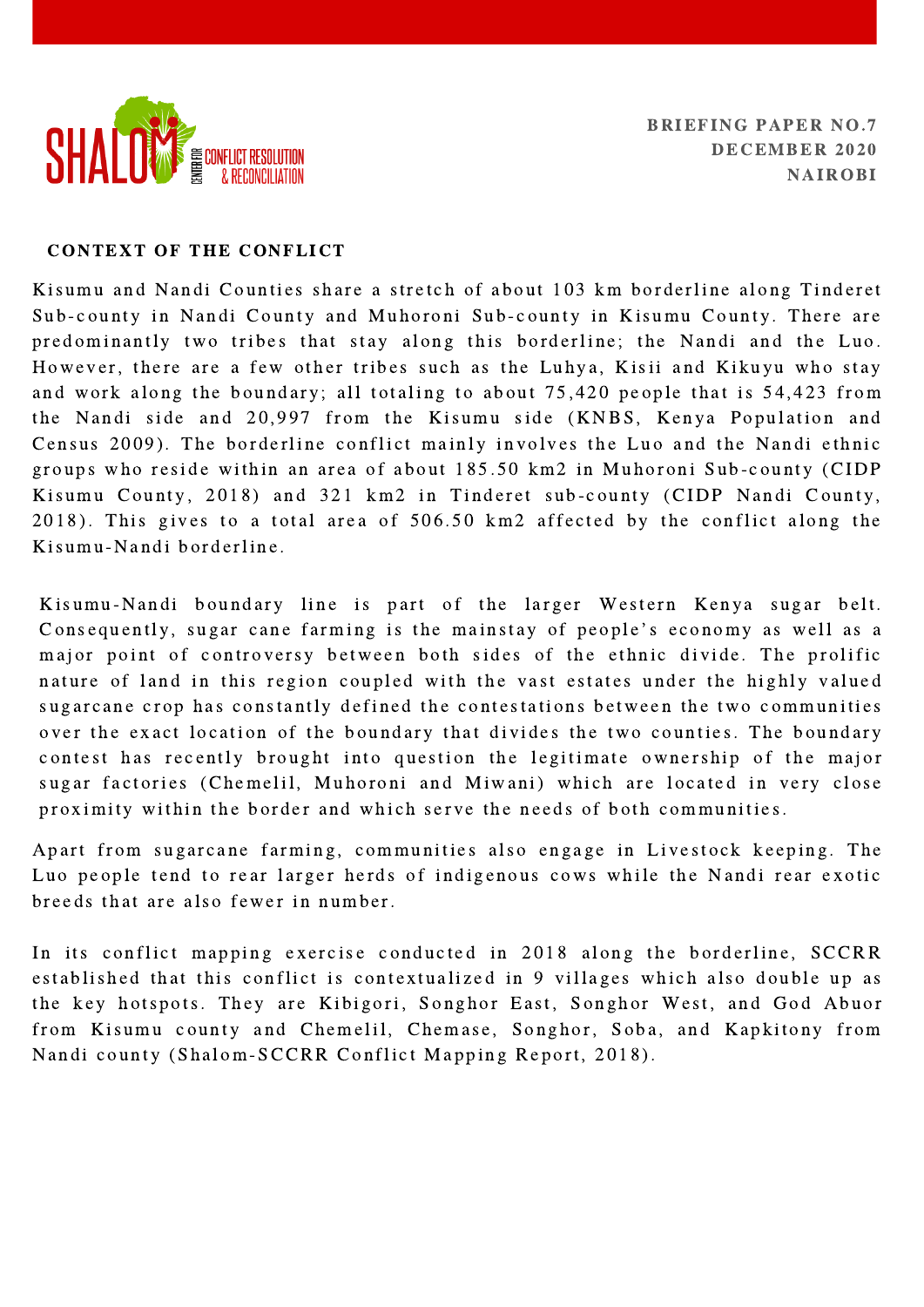

Increased occurrence of conflict incidences along Kisumu-Nandi borderline has historically been associated with political seasons particularly since the onset of multiparty politics in Kenya in 1992. However, cases of land invasions and livestock theft do occur even out of political seasons especially when particular triggers are experienced in the community. With the border created as a settlement area under land settlement programme, majority of land occupants are both squatters and genuine buyers. The borderline exhibited livestock related conflicts even though the communities often resolved them with ease. Nevertheless, the multi-party politics exercabated the tensions resulting in more frequent disputes along ethnic lines (Oucho, 2002).

The conflict situation along this volatile borderline has always changed during political seasons and it gets worse when either of the two communies are in different political parties or sharing different political ideologies. For instance, the fallout between political factions in 2009 further divided the two communities (CHRIPS, 2016). Furthermore, during the political seasons, the communities have used livestock theft, disputed land boundaries and ethnic differences to articulate their hostility towards enemy community.

## Conflict and its impacts on Socio-economic livelihood of the people

Inter-ethnic hostility in Kisumu-Nandi borderline has often manifested itself through inter-ethnic attacks, political violence, sporadic livestock theft and encroachment into private land. These violent manifestations are widely seen by community members as the major enablers of the fragility that time and again characterize inter-ethnic relations along this borderline.

The unstable relations between communities and the resultant hostilities have had far reaching effects on the socio-economic livelihood of the entire<br>population along the borderline. Shalom-SCCRR's conflict monitoring report 2019-2020, indicates that among the major effects of the manifest violent incidences along Kisumu-Nandi borderline are deaths, injuries, forced migration, destruction and loss of property. In the past one year 14 cases related to destruction of property were reported, 6 cases of livestock theft, 7 injury cases and 3 cases related to massive displacement and migration of families along the borderline were reported (SCCRR, 2019).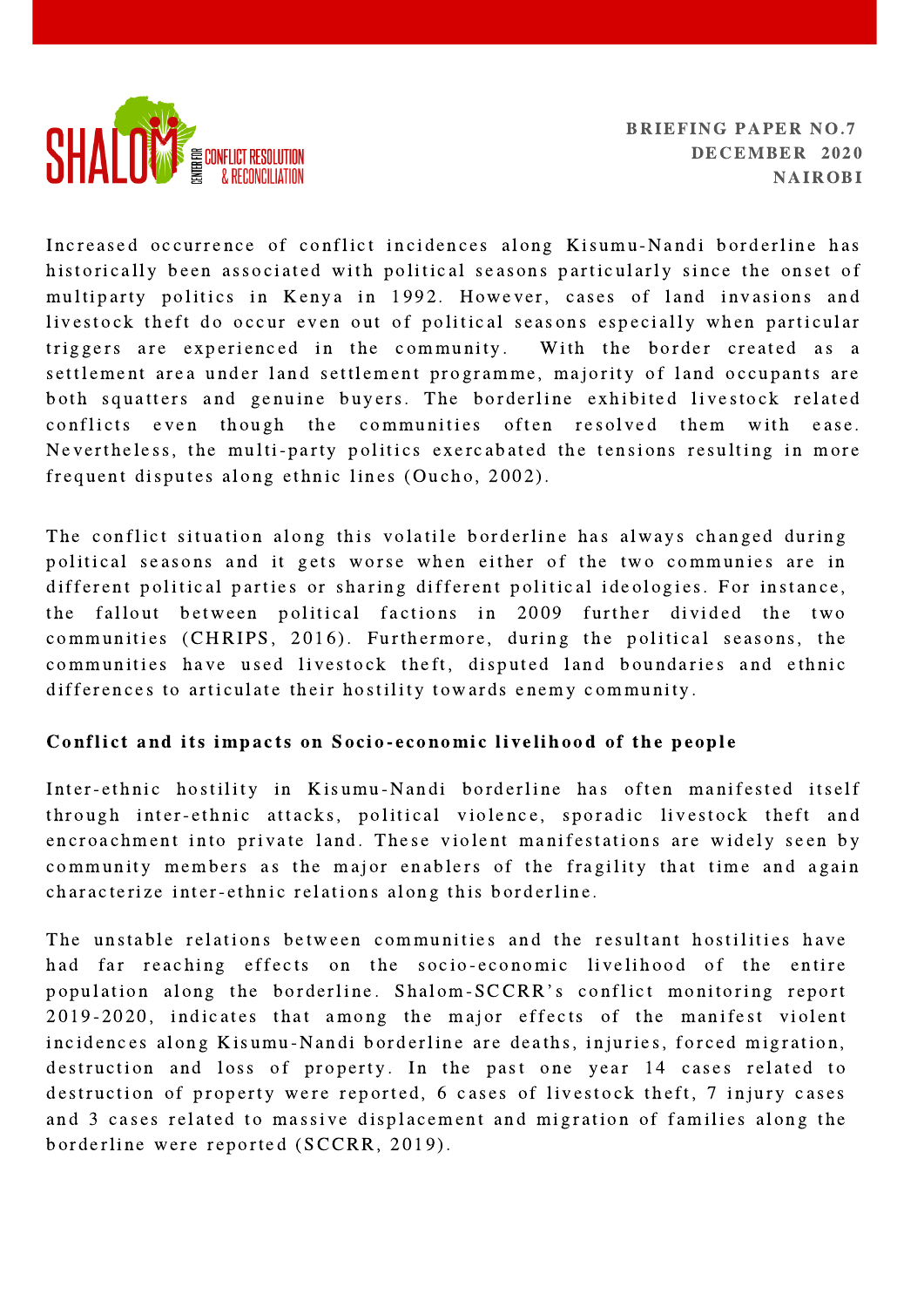

Correspondingly, the conflict has stagnated the socio-economic development as manifested by the sporadic closure of markets, schools and health facilities. On average, an eruption of conflict between the two bordering communities leads to the total closure of 5 markets, 27 schools and 11 health facilities. These facilities under normal operation supports the livelihood of an average of 8,000 people of both Luo and Nandi origin who reside in the 2 bordering sub-counties.

Being a highly agricultural region, farms have often been a ready target for violent groups when expressing vengeance against the ethnic other. Violent interethnic attacks have more often than not been associated with the burning of sugarcane plantations, destruction of homes and stealing of livestock.

As existing communities whose livelihood largely depend on agriculture, the amount of loss in the livestock population as a result of theft and the destruction of huge acres of farmlands points towards significant loss of the much needed income. Furthermore, the violence that was associated with the 2017 electoral process was accompanied by the destruction of more than 200 acres of sugarcane plantations that would have otherwise been harvested and sold to the 4 sugar processing factories that are located along the borderline.

## CAUSES AND PARTIES IN THE CONFLICT

Shalom-SCCRR's analysis of the Luo-Nandi conflict and its causes indicate that the occurrence of land related conflicts was higher in frequency compared to the other 3 manifestations of conflict; interethnic attacks, political violence and livestock theft (SCCRR, Conflict Monitoring, 2020). It can be argued convincingly that the frequent occurrence in land based conflicts is a pointer towards existing challenges around land use and access. In his understanding of environmental security as the freedom from environmental destruction and resource scarcity, Gleditsch develops a nexus between resource scarcity and conflict which is applicable in the analysis and understanding of land scarcity as one of the underlying causes of conflict in the Kisumu/Nandi borderline. Basically, his perspective contends that there are three<br>main forms of resource scarcity: "Demand induced scarcity, which results from population growth; supply induced scarcity, which results from the depletion or degradation of a resource and structural scarcity, which refers to the inequality in distribution of the resource" (Gleditch, 2015). In the Kisumu/Nandi case, structural scarcity seems to be the most dominant form of scarcity that is associated with the prevailing inter-ethnic conflict.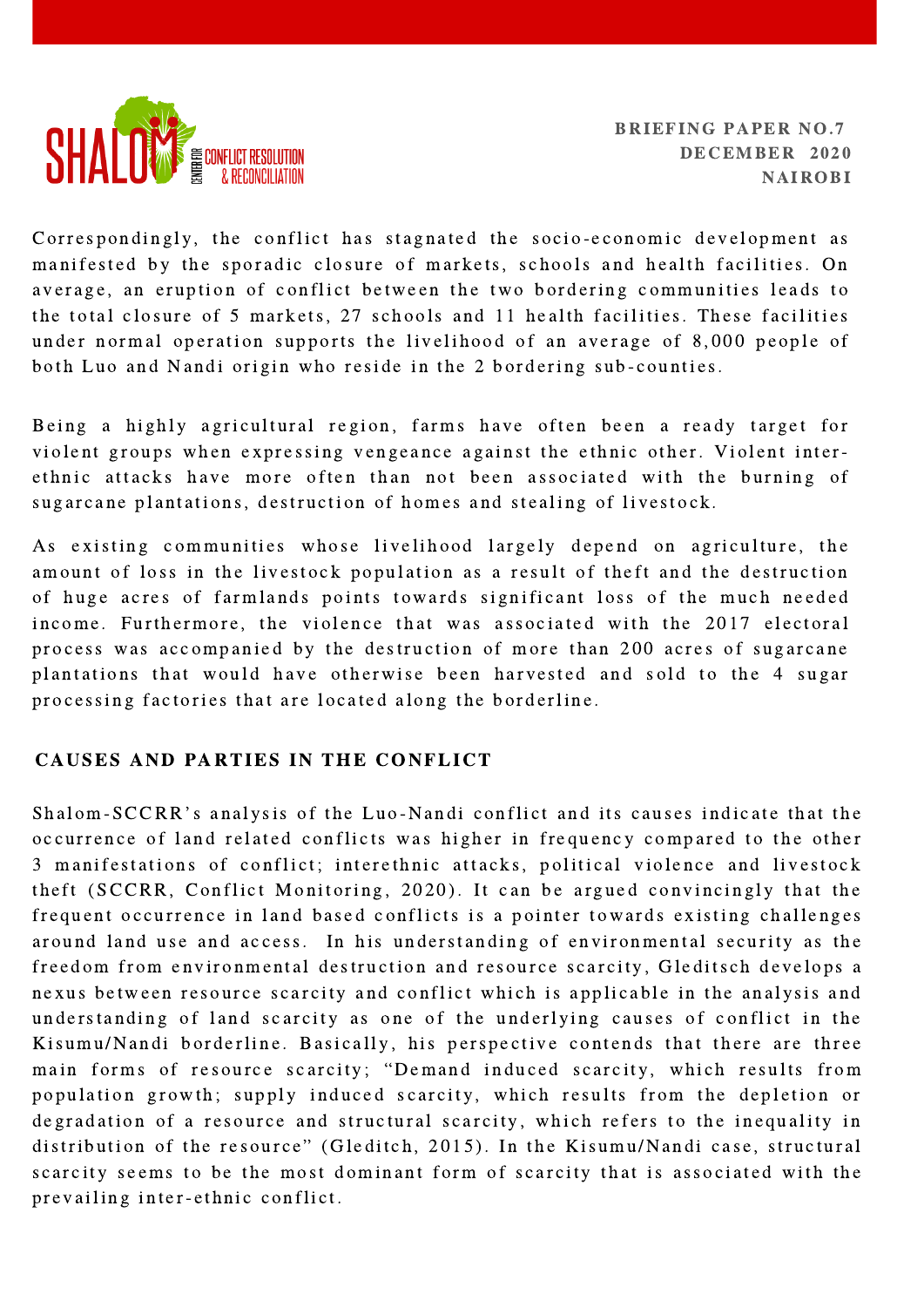

While the vast majority of people in the borderline depend on livestock rearing and crop production for livelihood, there is only minimal quantity of land that is available for the majority population. While each household on either side of the borderline owns an average of 2 acres of land, there are a few richer and power be aring individuals within the same locality who own bigger tracts of land which often lie idle. The disparity in land ownership frequently sparks incidences of land invasion whereby those who are deprived of sufficient arable and grazing land encroach into the vast privately owned idle lands to either plant crops for subsistence or graze their livestock. Land invasions have widely been ethnicized and used to contribute to the strengthening of ethnic identities and ethnic conflict.

Contested land tenure systems and the resultant conflicts have been exacerbated by the inadequate institutional infrastructure for conflict response. Institutional deficiencies and the associated lackluster response by security apparatus have been key contributing factors to the run-away insecurity, lawlessness and less motivation among community members to take action against conflict perpetrators. These factors have created tenacity of ethnic hostility verging on hatred that has undermined adaptation to peaceful co-existence between the Luo and Nandi communities. The existing structural deficiencies among local institutions has made it impossible.

On the same note, the non-responsive security agents have given youths and business people from both communities room to be involved in the sporadic livestock theft that has played out in the conflict between the Luo and Nandi communities living along Kisumu-Nandi border. Based on the conflict monitoring data for 2019-2020<br>from (Shalom-SCCRR's Conflict and Peace Monitoring System) 33% of conflict incidents reported were on livestock theft carried out by groups of youth characterized by their ethnic affiliation. From the Shalom-SCCRR field research, it was established that lack of proper functional state security along the border has contributed to the continuity of the conflict. Low employment especially among the youth, cultural beliefs (that one community is culturally and traditionally the custodian of livestock keeping), the emerging commercialization of livestock theft are other causes to the conflict between the Luo and Nandi community as a result of dysfunctional governance structures. Hence elders and business people from both communities playing out as spoilers to the conflict as their intension is to benefit from it.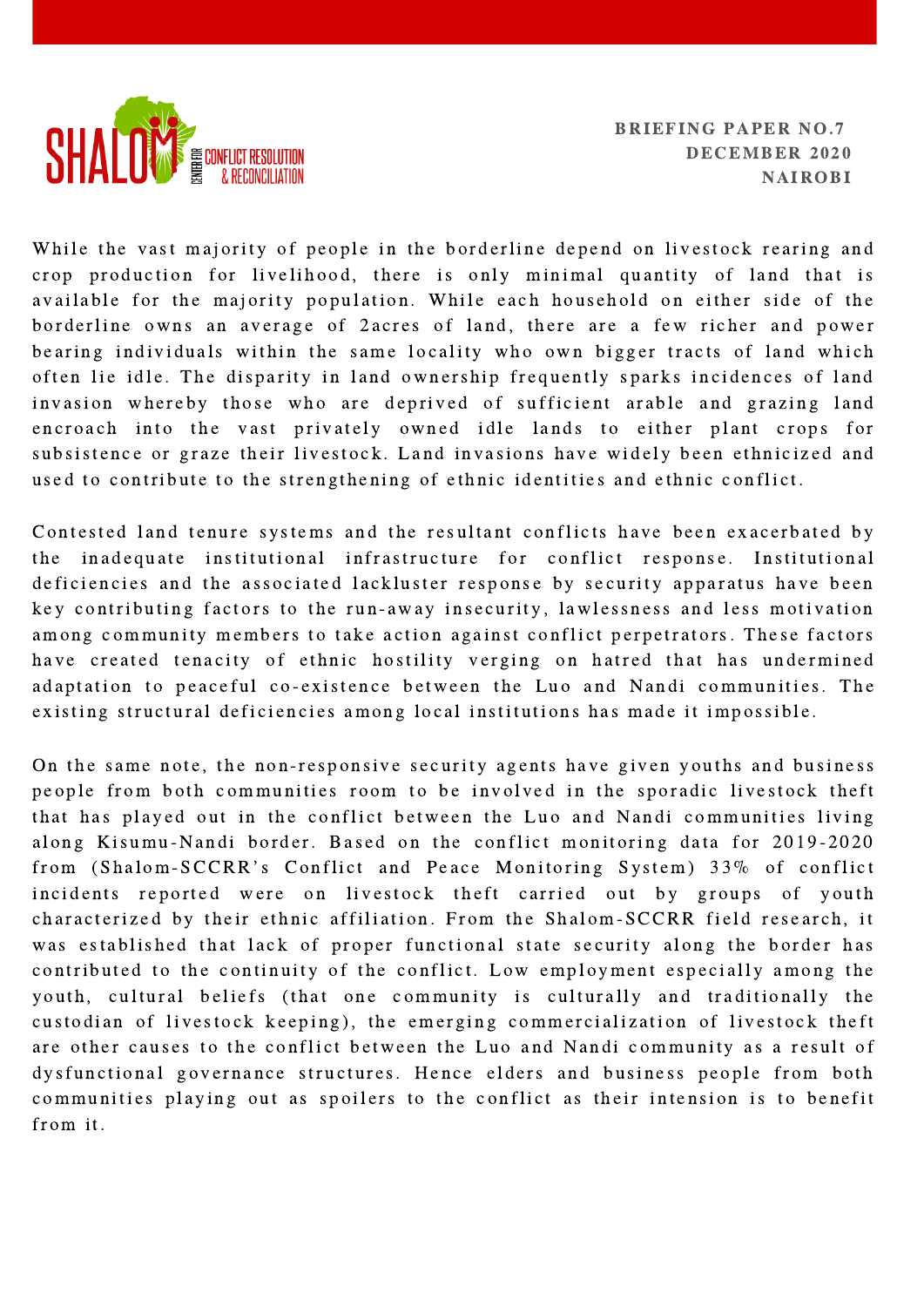

.

BRIEFING PAPER NO.7 DECEMBER 2020 NAIROBI

The state of lawlessness experienced by the two communities along the border of Kisumu-Nandi has created a sense of hatred characterized with violence and corruption. This has seen an increase in cases of insecurity characterized with criminality (livestock theft), corruption and cartels where business people have taken advantage of the stolen livestock hence driving the conflict between the Luo and the Nandi communities. On the same note polarized political seasons have seen the two communities end in violent conflict with the youths and politician taking the frontline as actors to the conflict. Indeed, political incitement with incendiary speech, ordinary crimes and hateful rhetoric have been key triggers to inter-ethnic conflict at the Kisumu-Nandi border. This has seen the communities face cycles of attacks and counter attacks due to the ineffectiveness of governance structures hence putting the communities along the border in a hostile situation characterized with enmity and revenge. However, the local administrators, church leaders and elders have shown up as peace agents to the conflict.

Historical contestation of land distribution is another underlying cause of conflict between the Luo and the Nandi community living along the Kisumu-Nandi border. The case of land encroachment has led to persistent inter-ethnic hostilities at this volatile border with elders and youths as the primary perpetrators. The demands by the encroaching community have always based on injustices they have been facing with majority of them living as squatters. This has created hostility as each community demands ownership of land along the border. This has been politicized and politicians have been beneficiaries in the conflict while leaving the communities in dilemma over the unresolved cases of land encroachment. As Kanyinga Karuti puts it, high population coupled with a change in land tenure has offered a great challenge for people given the job of ensuring that people own land (Kanyinga, 2000).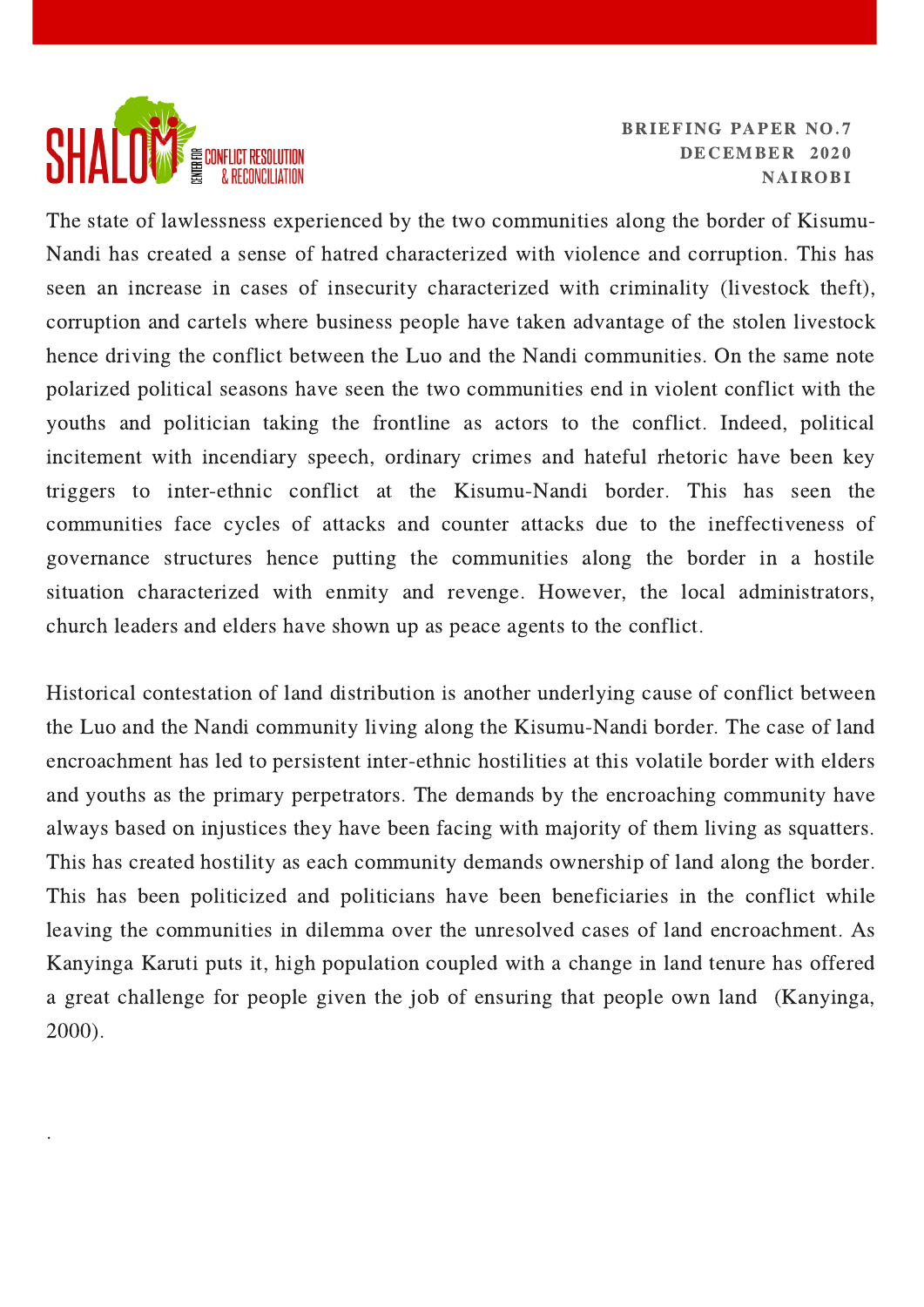

Furthermore, lack of enough arable land has often exacerbated the inter-ethnic conflict along this borderline. Such that the reduced acreages of arable land along the border is forcing the communities, with their elders and youths as primary actors to encroach into idle private land for farming and grazing their livestock. This has been a trigger factor of this conflict between the two communities. Though encroachment has been a way of raising their grievances to their leaders and especially during the electioneering period, youths have taken advantage of land encroachment to make attacks and counter attacks as a way of keeping their enemy at bay. According to the groups engaged by Shalom-SCCRR along the Kisumu-Nandi border, they noted that by and large, at least 2-3 cases of encroachment are reported every year but during the electioneering period the cases are sporadic.

More so, the appropriation of land belonging to Luo and Nandi communities along this border has been tied on shift of the boundary and ownership of big pieces of land by political leaders along the border. This blame has been put on the postcolonial regime that adopted the colonial system of land distribution hence the contributing factor to hostilities experienced along the Kisumu-Nandi border as it has infringed on their property right (Koissaba, 2016).

## Shalom-SCCRR Intervention Strategy and Impact

Rebuilding the relations of communities living along the Kisumu-Nandi border has been a process where Shalom-SCCRR has journeyed with a group of key in fluential opinion shapers from both Kisumu and Nandi counties along the volatile border. The Shalom-SCCRR methodology of intervention along this volatile border is unique in the sense that the participation of the community is a key component of the intervention strategy. The focus of the intervention is based on building skills and capacities of the communities in peacebuilding, establishing of community organization/structures of response, enhancing community local-government collaboration and dialogue.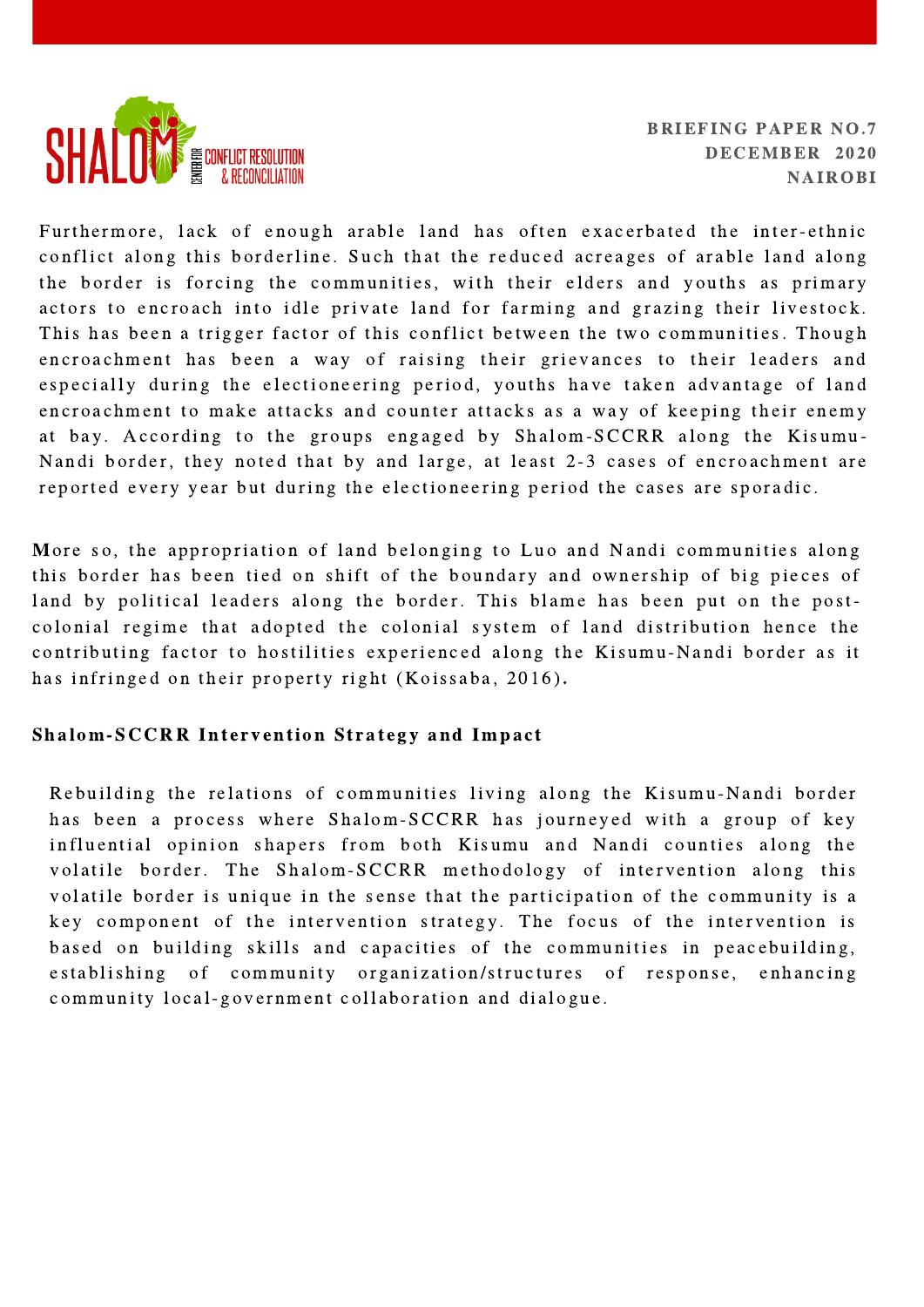

For the success of the intervention, Shalom-SCCRR has been working in close collaboration with the government, local interreligious institutions, and ethnic<br>groups' influencers. This collaboration has led to the establishment of 2 local peace committees, abetted by Shalom-SCCRR, each having 40 influential ethnic leaders. The 2 committees from both Nandi and Kisumu sides of the conflict divide have the mandate of initiating peaceful means of conflict resolution and working closely with ethnic groups to facilitate mediation and negotiation interventions (Okoth, Wamae, Serem, & Magero, 2019).

The community conversation approach which calls for community participation provides the platform for members of the affected population along the border to be heard, hence empowering them to be part of the decision-making processes as well as taking a direct action on conflict management issues. Similarly it has provided the ethnic groups with the opportunity to come together to negotiate about the underlying causes of their conflict and stagnant local economy. The active involvement of the community would enable them to develop effective strategies in addressing conflict issues and implementing actions to transform their situation. In fact the two communities have been identifying changes they need to introduce into their value system through their participation in conflict preventive initiatives under the guide of Shalom-SCCRR. More so, constant meetings between leaders from the two ethnic communities has bolstered the relationship between them at the Kisumu-Nandi border. On the same note the trained group of local community leaders and facilitators from both ethnic communities have continuously empowered community groups with conflict interventions skills and knowledge. Coupled with the field monitoring system under Lead Community Facilitators (LCFs), the two communities have been able to track conflict incidences, intervention to the conflict, impact and the change noticed in rebuilding their relationship.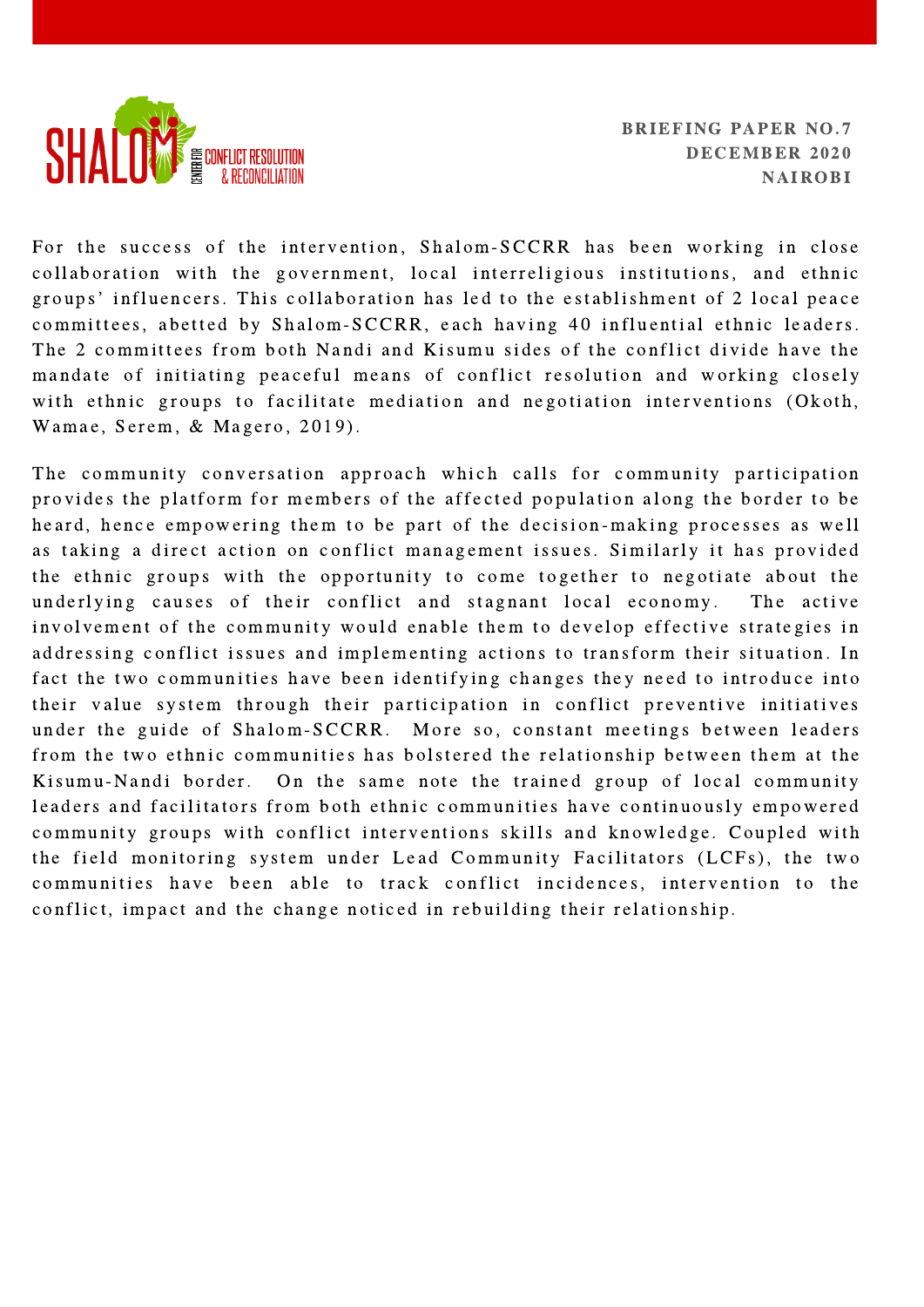

The establishment of a mechanism for supporting interethnic schooling has boosted the level of relationship along the border. It is important to note that, currently, the tribal groups that were once fierce rivals are steadily becoming ar chitects of the change they would like to see and the development that they desire for themselves and their future generations (SCCRR Workshop Report 2019). Indeed, the reduction in reported cases of livestock theft and embracing of community conversation-dialogues in addressing conflict issues, has brought life along the border with the communities freely interacting and doing business<br>together. On the other hand "the schools have provided a conducive learning environment for the young generation and has helped inculcate a culture of peace<br>through enhancing ethnic tolerance." (Okoth, Wamae, Serem, & Magero, 2019).

Shalom-SCCRR in its intervention has mapped out schools affected by the conflict along the border of the 12 most vulnerable schools, Shalom-SCCRR has engaged 8 out of the 12 which is equivalent to  $67\%$  percent with development projects. Some of these schools include: Chepsweta primary school, Kalyet<br>Primary school, Kipsisiin Primary School and St. Peter's Soba mixed secondary Primary school, Kipsisiin Primary School and St. Peter's Soba mixed secondary<br>school from Nandi county and Nyang' primary school, Songhor Primary school, Onenonum Primary school and St. George Wuok primary from Kisumu county. Through its peace education and development programs, Shalom-SCCRR has invested in improving the structures and providing learning materials in these schools. Cultivating the ethnic balance in these schools is also key in ensuring there is good inter-communal relationship. In addition to that, it has engaged teachers and pupils in implementing peace education training curriculum to the pupils and formation of peace clubs for easy implementation.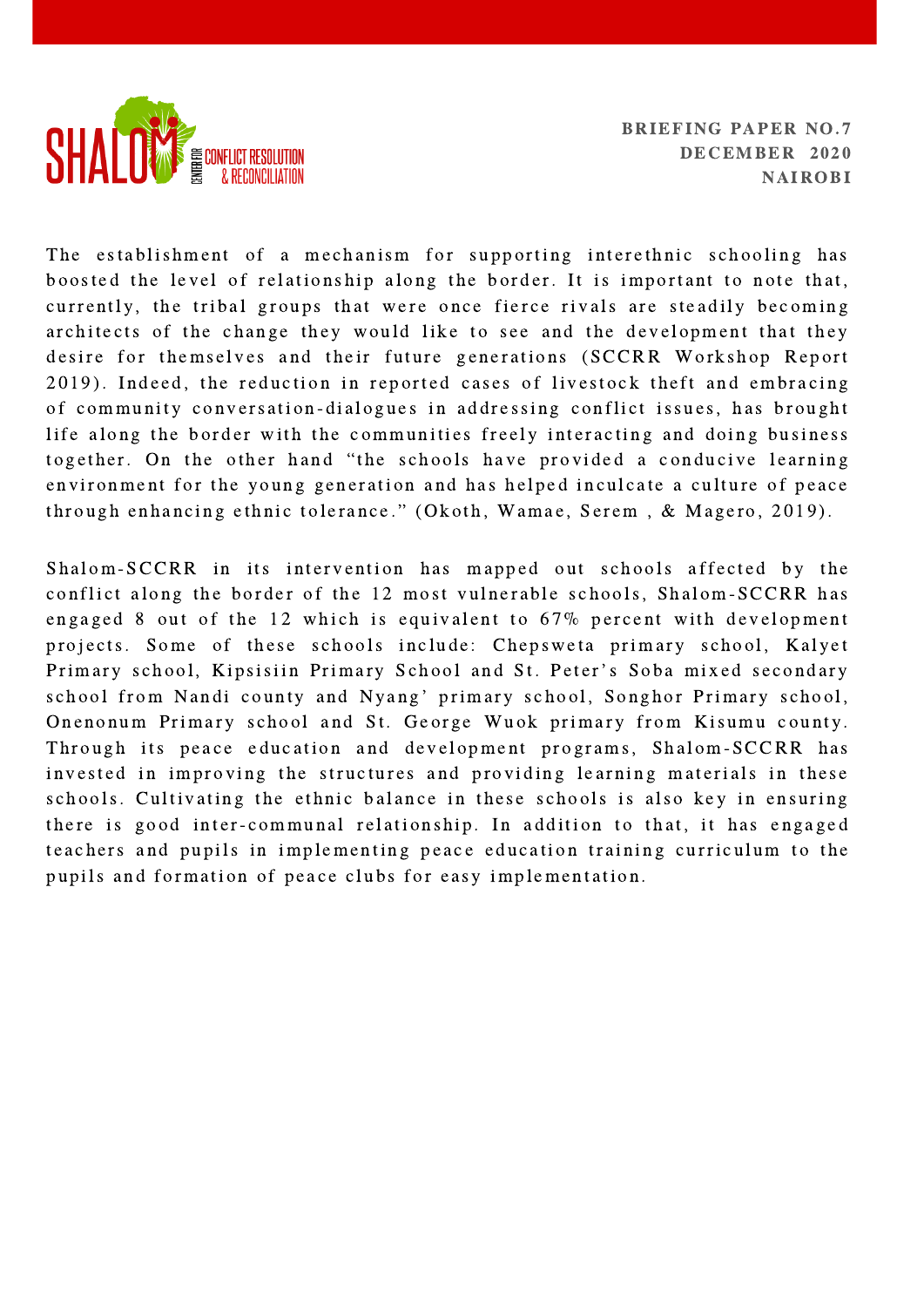

#### CONCLUSION

Kisumu-Nandi border inter-ethnic conflicts have negatively impacted the socioeconomic livelihood of the people. The conflict had caused division among the communities living along the border thereby making their relationship sour. The villages along the border line and institution have suffered socially and e conomically as the antagonism between the Luo and Nandi along the border persisted. The major causes to this antagonism has been dysfunctional governance structures and historical contestation of land manifested in ethnic hatred, sporadic livestock theft and disputed land ownership linked to political incitement. Analytically it has been understood that the conflict along the Kisumu-Nandi border has often escalated during the electioneering years. This has a clear indication how political realm has been used to trigger violence along the border.

However, the desire of these communities to start interacting and relating in a manner that indicate peaceful coexistence is not easy. The professionalism of Shalom-SCCRR personnel stepped in to help rebuild the relationship between the communities along the Kisumu-Nandi border. Shalom-SCCRR sees the need to build the capacity of the local leaders and peace actors with conflict prevention, conflict management and conflict transformation skills. It has also continuously involved them in active peacebuilding initiatives as a way to rebuild their relationship and hence creating room for improvement in their socio-economic way of livelihood as it has helped in bringing the communities together. The need to support schools along this border was also vital in cultivating ethnic balance and ensuring that children learn in a peaceful environment with good structures and learning materials. Shalom-SCCRR rose to the task in collaboration with the local communities. Peace education has also been presented using Shalom-SCCRR syllabus to schools along the border hence cultivating a culture of peace in younger population.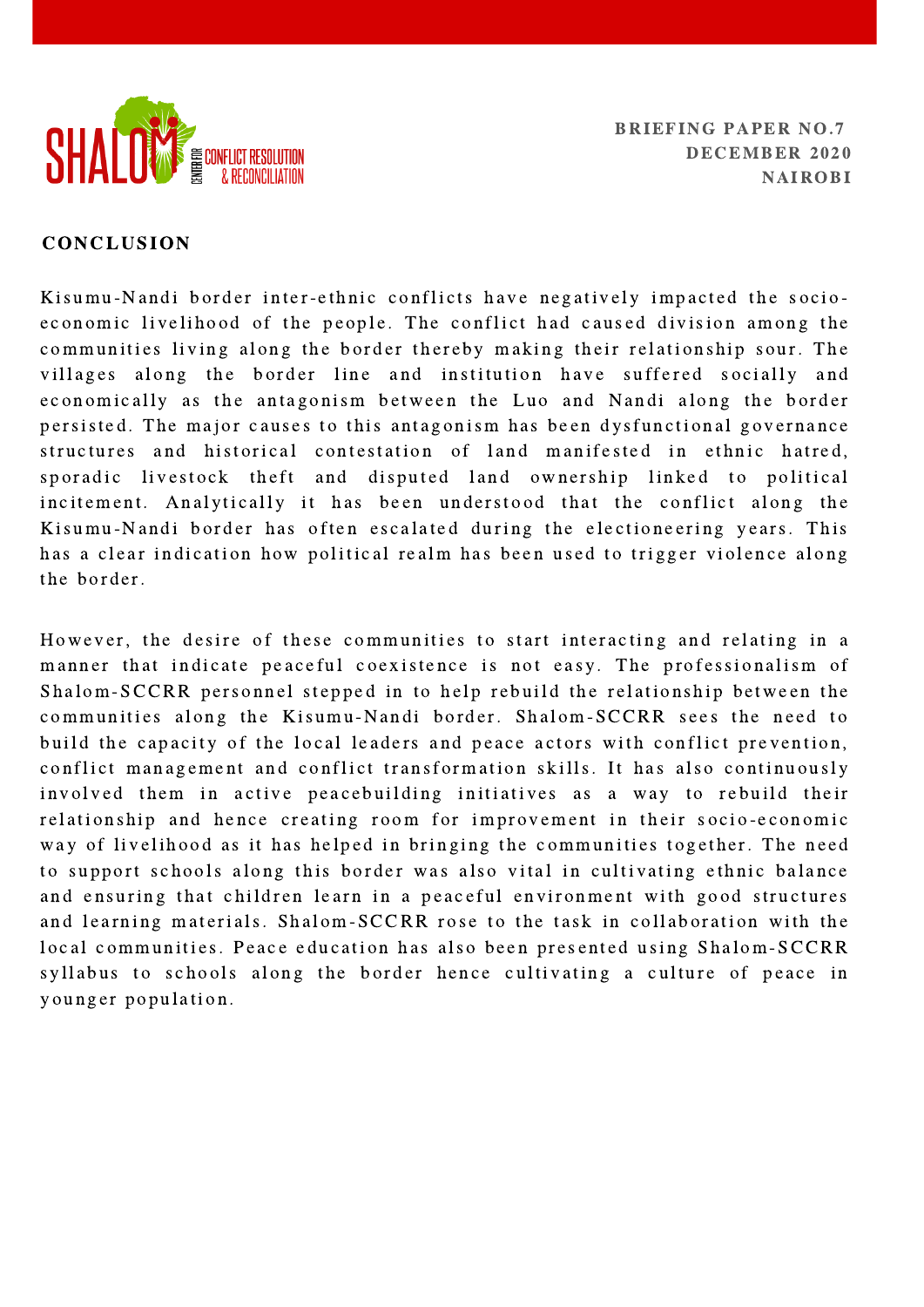

## **REFERENCES**

CHRIPS. (2016). Conflict Assessment Report:Danida Peace, Security and Stability (PSS) Programme-Kenya 2016-2020. Nairobi: CHRIPS.

CIDP Kisumu County. (2018). County Government of Kisumu: County Integrated Development Plan.

CIDP Nandi County . (2018). County Government of Nandi: County Integrated Development Plan 2018-2023.

Gleditch, N. P. (2015). Pioneer in Analysis of War and Peace Vol. 29 Oslo: Spring International Publishing.

Kanyinga, K. (2000). Redistribution from Above: The politics of land rights and squatting in coastal Kenya Vol 115. Nordic Africa Institute, 619-638.

KNBS, Kenya Population and Census 2009, http[s://www.](https://www.knbs.or.ke/?wpdmpro=2019-kenya-population-and-housing-census-volume-i-population-by-county-and-sub-county)knbs.or.ke/?  $w$   $p$  dmp  $r$   $o$  = 2019 -  $k$  en  $y$   $a$  - p o pulation - and - housing - c ensus - v olume -  $i$  - p o pulation - b  $y$  county-and-sub-county

Koissaba, B. O. (2016). Elusive Justice: The Maasai Contestation of Land Appropriation in Kenya: A Historical and Contemporaty Perspective.

Okoth, G., Wamae, J., Serem, R., & Magero, A. (2019, September 5). Post-Conflict Reconciliation along the Kisumu/Nandi Border: Shalom-SCCRR Leads the Mediation Intervention, https://shalomconflictcenter.org/post-conflict-reconciliation-along-thek is umu-n and i-border-shalom-sccrr-leads-the-mediation-intervention/

Oucho, J. O. (2002). Undercurrents of Ethnic Conflict in Kenya. London: Brill Laden Boston-Koln.